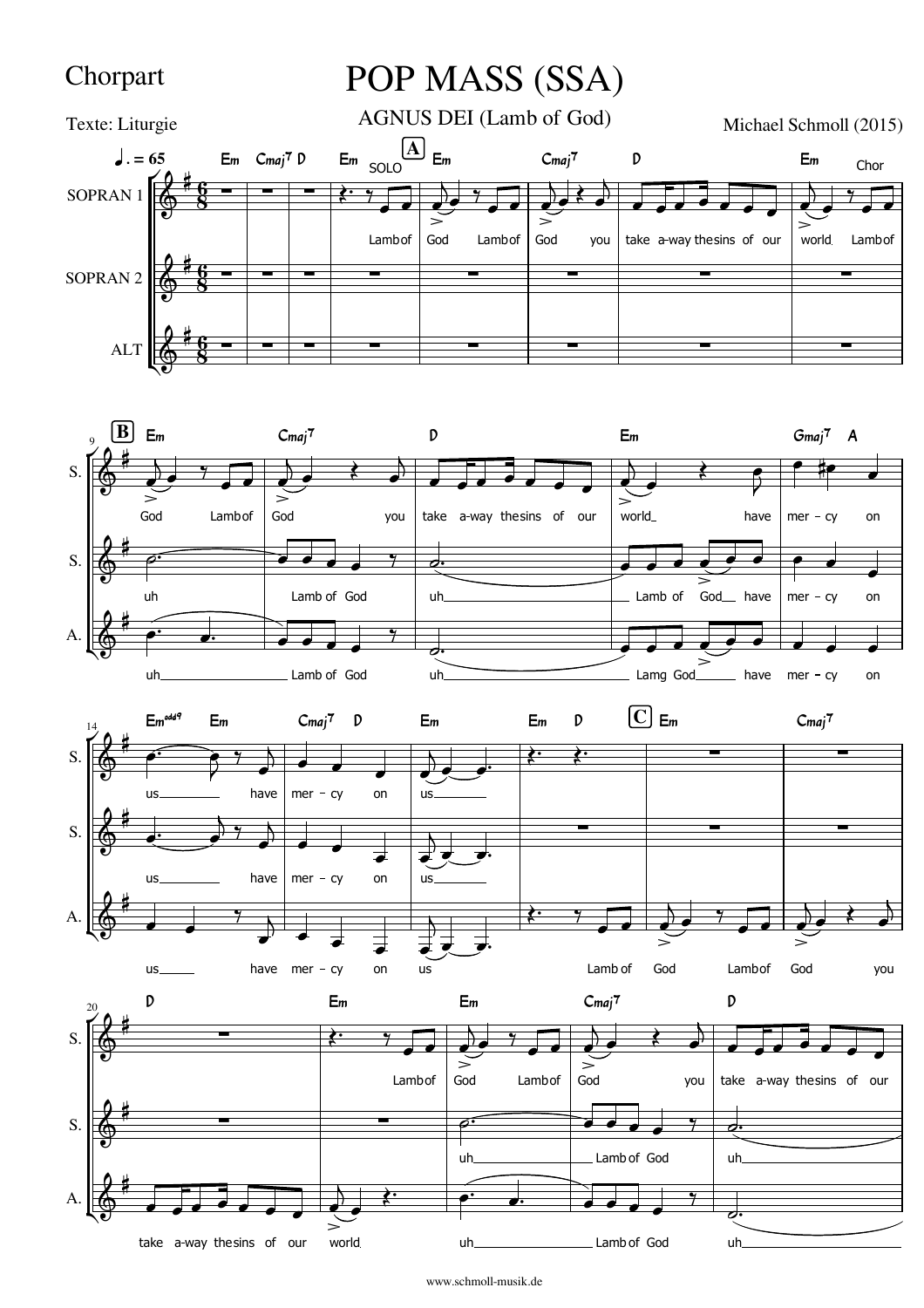

## 2 www.schmoll-musik.de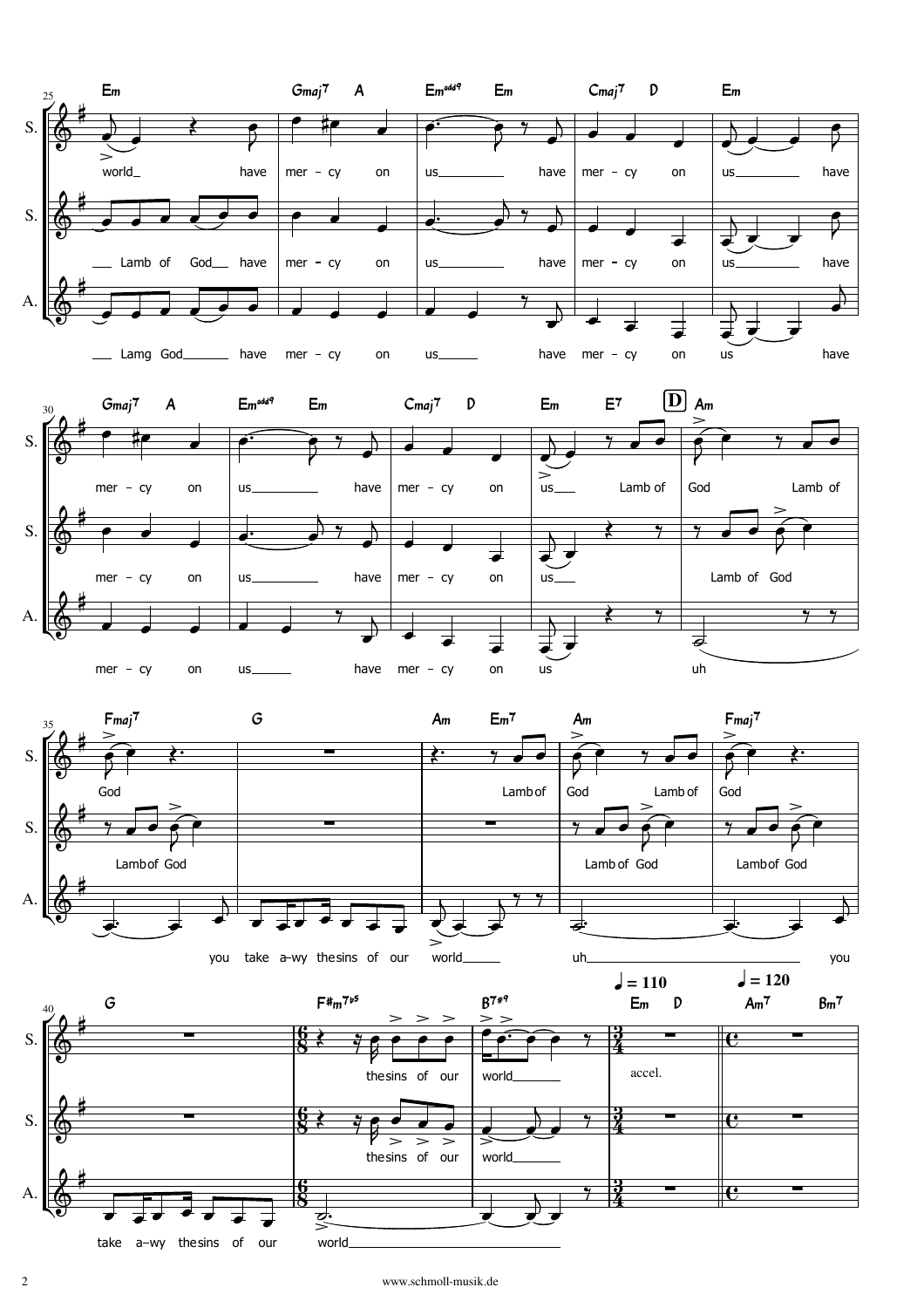